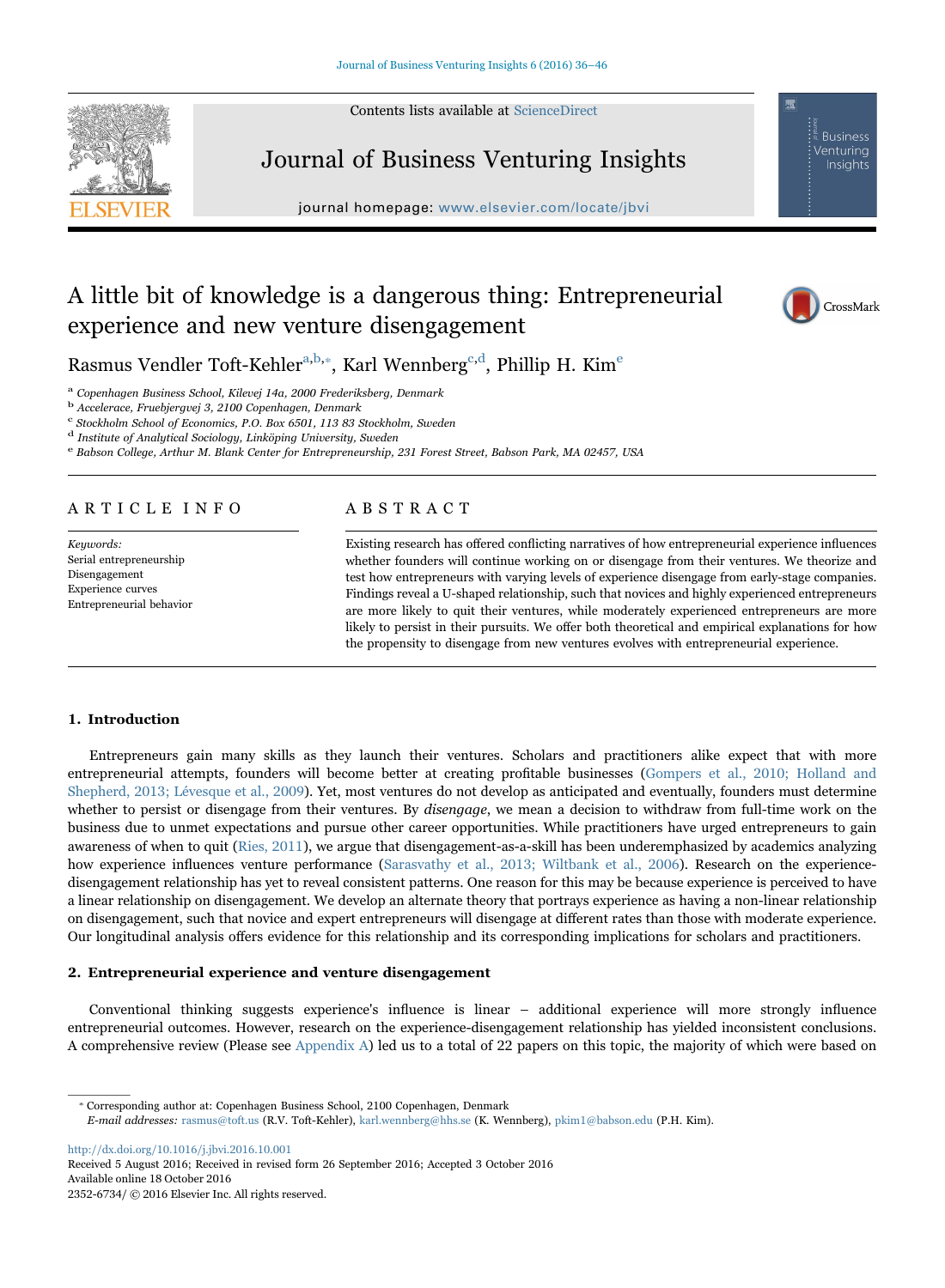small, cross-sectional samples. Ten studies showed insignificant effects between experience and the likelihood of disengagement, seven showed a negative relationship, two had mixed findings, and three revealed a positive relationship. None of the studies presented or reported findings of curvilinear results. As such, we propose a framework that revisits the fundamental assumption about experience and its influence on entrepreneurial trajectories. We turned to research demonstrating the non-linear influence of experience. A closer examination of cognition, strategic management, and entrepreneurship studies reveals that novices, the moderately experienced, and experts all leverage their experience differently in their pursuits [\(Cormier and Hagman, 1987;](#page-10-3) [Haleblian and Finkelstein, 1999; Toft-Kehler et al., 2014\)](#page-10-3). This research reveals that "a little bit of experience can be a dangerous thing" – at low levels, actors inappropriately apply experience to seemingly similar, yet inherently different, tasks. We argue that the differential effects of experience may also produce a non-linear relationship on the decision to disengage.

# 3. Methods and data

To answer our research question we created a longitudinal dataset with information about founders and their ventures. We constructed our sample using two databases maintained by Statistics Sweden: RAMS (yearly data on all firms) and LISA (yearly data on all Swedish inhabitants from 1989). From RAMS we sampled three full cohorts of firms started 1994, 1995, and 1996, followed until 2002.<sup>[1](#page-1-0)</sup> From LISA we created experience variables for all prior venturing activities from 1989 to 1993 and used National Tax Board data to gather financial information. To decrease industry heterogeneity, we limited our sample to firms in knowledge-intensive sectors based on OECD classifications [\(Götzfried, 2004\)](#page-10-4).<sup>[2](#page-1-1)</sup> As a result, our sample consists of the full population of 29,338 new knowledge-intensive ventures founded in Sweden between 1994–1996.

# 3.1. Dependent variable

The dependent variable, likelihood of disengagement, is based on a yearly indicator of whether an individual is still working fulltime in their venture (1= disengaged, 0=working full-time). The founder disengages when they begin work on or at another firm. We highlight two other decisions related to this variable: We retained bankrupt firms in our sample, since this is a viable pathway for disengagement, and bankruptcy and liquidation are rare ([Thorburn, 2000](#page-10-5)). However, we dropped firms that experienced a trade sale which is generally considered an exit-outcome which does not reflect disengagement due to unmet expectations ([Arora and](#page-10-6) [Nandkumar, 2011](#page-10-6)).<sup>[3](#page-1-2)</sup>

#### 3.2. Independent variable

Our independent variable is entrepreneurial experience, defined as years of full-time involvement as a founder or co-founder in a prior venture. To reduce the effect of individuals arbitrarily entering and exiting (e.g. tax speculation or engaging in "portfolio entrepreneurship" ([Westhead and Wright, 1998\)](#page-10-7)), we required a two-year gap between ventures in the same industry and location to be considered a separate venturing activity.

# 3.3. Control variables

To address alternative explanations, we included several control variables. We control for founders' basic demographic characteristics: gender (1=male), age, and number of children living at home (updated annually). To account for entrepreneurs' ability to support the firm, we included household wealth based on equity reported to tax authorities, which tracks wealth excess of 800,000 SEK (~100,000 USD). Firms in our data are either incorporated (limited liability) or unincorporated (partnerships and proprietorships with unlimited liability). Since financial liability may affect the likelihood of disengagement, we controlled for legal form (1= incorporations). To account for additional investments in underperforming firms, we included a new investments variable based on yearly equity injections [\(Wennberg et al., 2010](#page-10-8)). We controlled for entrepreneurial earnings as a measure of performance. We used firm-level performance variables from RAMS and individual-level data from LISA to calculate earnings based on [Hamilton's](#page-10-9) [\(2000\)](#page-10-9) definition [revenues – expenses = money taken out + entrepreneurial earnings] and used its natural log value to correct for skewness. Education was measured in years. We also controlled for other types of experience: Management experience was based on a "personnel responsibility" categorical variable in the 1990 census (0=no experience, 1=some experience, and 2=extensive experience). Industry experience was a count of years within the focal industry. Venture similarity experience was based on Finkelstein and Haleblian's (1999) measure of comparing industry affiliations of prior ventures. Last, we controlled for industry (at the SIC-2 level) and time-varying effects (year dummies).

<span id="page-1-1"></span>

<span id="page-1-0"></span> $^1$  To minimize right censoring and incorporate up to five years of data prior to the focal venture.<br> $^2$  In Sweden, 35% of all new firms belong to these sectors, including information technology, chemicals, medicine, te and research [\(Folta et al., 2010](#page-10-10)).<br><sup>3</sup> We deleted 1102 trade sales (representing 1.2% of disengaged founders) from the dataset. One limitation of our sample is that we are unable to directly measure

<span id="page-1-2"></span>the number of bankruptcies. However, according to the Swedish census data, the recent average number of annual bankruptcies is 0.19% of all privately held firms (from 2010 to 2015).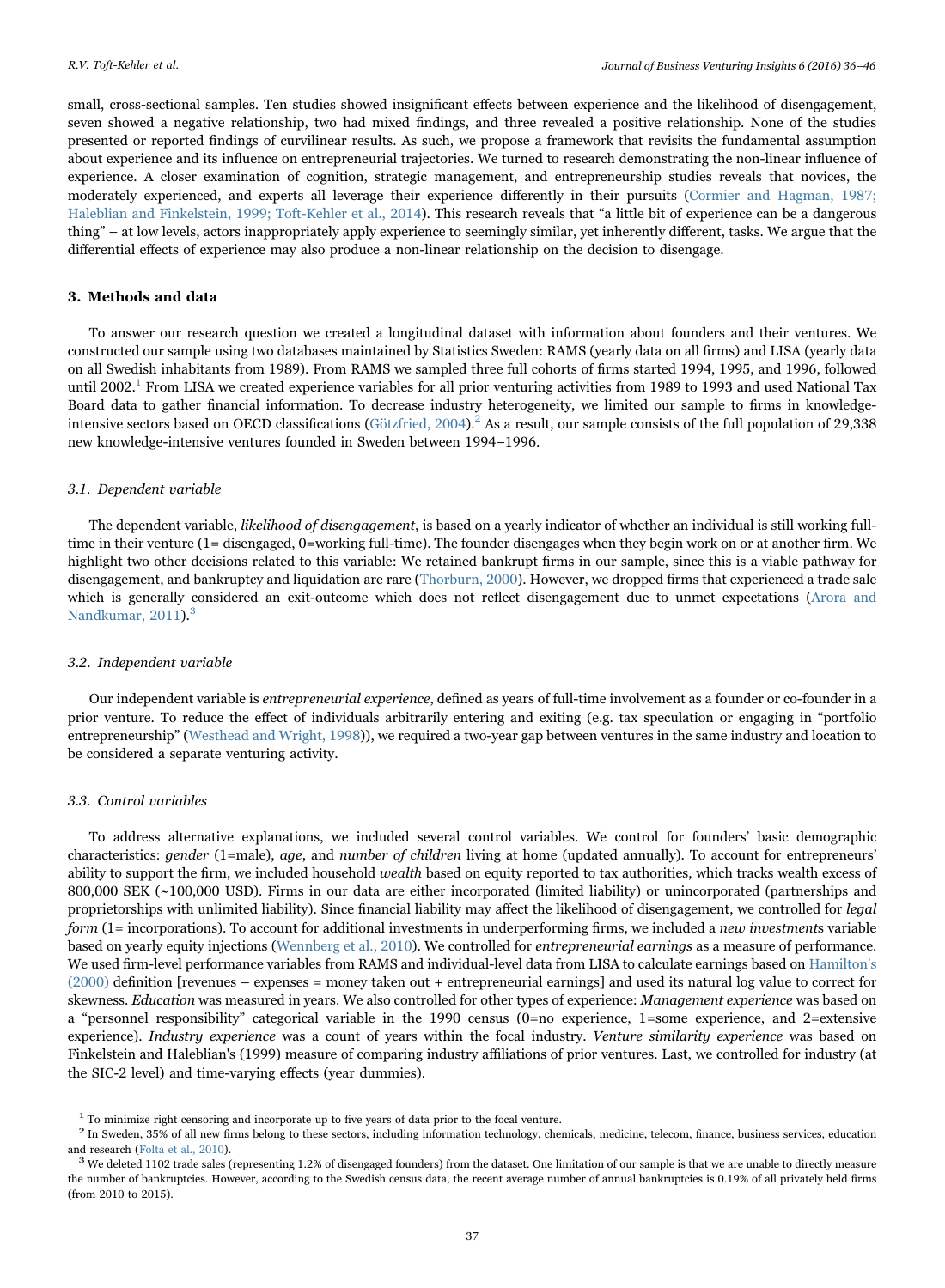<span id="page-2-0"></span>

| Table 1 | Descriptive statistics and correlations. |                                                                |                                  |              |                                                           |    |   |                                                   |    |                                                                                            |                                              |                                             |                           |                      |                         |               |
|---------|------------------------------------------|----------------------------------------------------------------|----------------------------------|--------------|-----------------------------------------------------------|----|---|---------------------------------------------------|----|--------------------------------------------------------------------------------------------|----------------------------------------------|---------------------------------------------|---------------------------|----------------------|-------------------------|---------------|
|         | Variable                                 | Mean                                                           | Std. Dev.                        | Min          | Max                                                       | ี่ | m |                                                   | Ľ. | ۰                                                                                          | r                                            | ∞                                           | $\mathbf{a}$              |                      | $\frac{2}{1}$           | $\frac{3}{2}$ |
|         | Disengagement                            | 15                                                             | 0.35                             |              |                                                           |    |   |                                                   |    |                                                                                            |                                              |                                             |                           |                      |                         |               |
|         | Sex                                      | 0.69                                                           | 0.46                             |              |                                                           |    |   |                                                   |    |                                                                                            |                                              |                                             |                           |                      |                         |               |
|         | yge                                      | 45.45<br>0.83                                                  | $\frac{10.75}{0.08}$             |              |                                                           |    |   |                                                   |    |                                                                                            |                                              |                                             |                           |                      |                         |               |
|         |                                          |                                                                |                                  |              |                                                           |    |   |                                                   |    |                                                                                            |                                              |                                             |                           |                      |                         |               |
|         | <b>Nealth</b>                            | 359,663                                                        | ########                         |              |                                                           |    |   |                                                   |    |                                                                                            |                                              |                                             |                           |                      |                         |               |
|         | egal form                                |                                                                | 0.15                             |              |                                                           |    |   |                                                   |    |                                                                                            |                                              |                                             |                           |                      |                         |               |
|         | New investments this year                |                                                                |                                  | $-9.2E + 06$ |                                                           |    |   |                                                   |    |                                                                                            |                                              |                                             |                           |                      |                         |               |
|         | Ent. earnings (ln)                       | $\begin{array}{c} 0.41 \\ 60,800 \\ 7.41 \\ 12.93 \end{array}$ | $42,400$<br>5.66<br>0.56<br>0.56 |              | 2.4E+08<br>1 1.3E+09<br>1.3E+09<br>20 20 1.41<br>2.5 25 5 |    |   | ###<br>00000#000####<br>00000#000###<br>#00000#00 |    | $0.02$<br>$* + 0.03$<br>$* + 0.03$<br>$* + 0.03$<br>$* + 0.04$<br>$* - 0.01$<br>$* - 0.01$ |                                              |                                             |                           |                      |                         |               |
|         | Years of education                       |                                                                |                                  |              |                                                           |    |   |                                                   |    |                                                                                            | ####<br>0.00<br>0.00<br>####<br>0.01<br>0.00 |                                             |                           |                      |                         |               |
|         | Management experience                    | 0.51                                                           |                                  |              |                                                           |    |   |                                                   |    |                                                                                            |                                              | $0.09$<br>0.10<br>####<br>0.10<br>######### |                           |                      |                         |               |
|         | Industry experience                      | 1.41                                                           | .97                              |              |                                                           |    |   |                                                   |    |                                                                                            |                                              |                                             |                           |                      |                         |               |
|         | Venture similarity                       | 2.70                                                           | 94                               |              |                                                           |    |   |                                                   |    |                                                                                            |                                              |                                             | $0.08$<br>#####<br>###### |                      |                         |               |
|         | Entrepreneurial experience               | 1.34                                                           |                                  |              |                                                           |    |   |                                                   |    |                                                                                            |                                              |                                             |                           | ####<br>0.02<br>0.00 | $+$ $+$ $+$ $+$<br>0.00 |               |
|         | Ent. experience <sup>2</sup>             | 0.66                                                           | 0.03                             |              |                                                           |    |   |                                                   |    |                                                                                            |                                              |                                             |                           |                      |                         | 0.91          |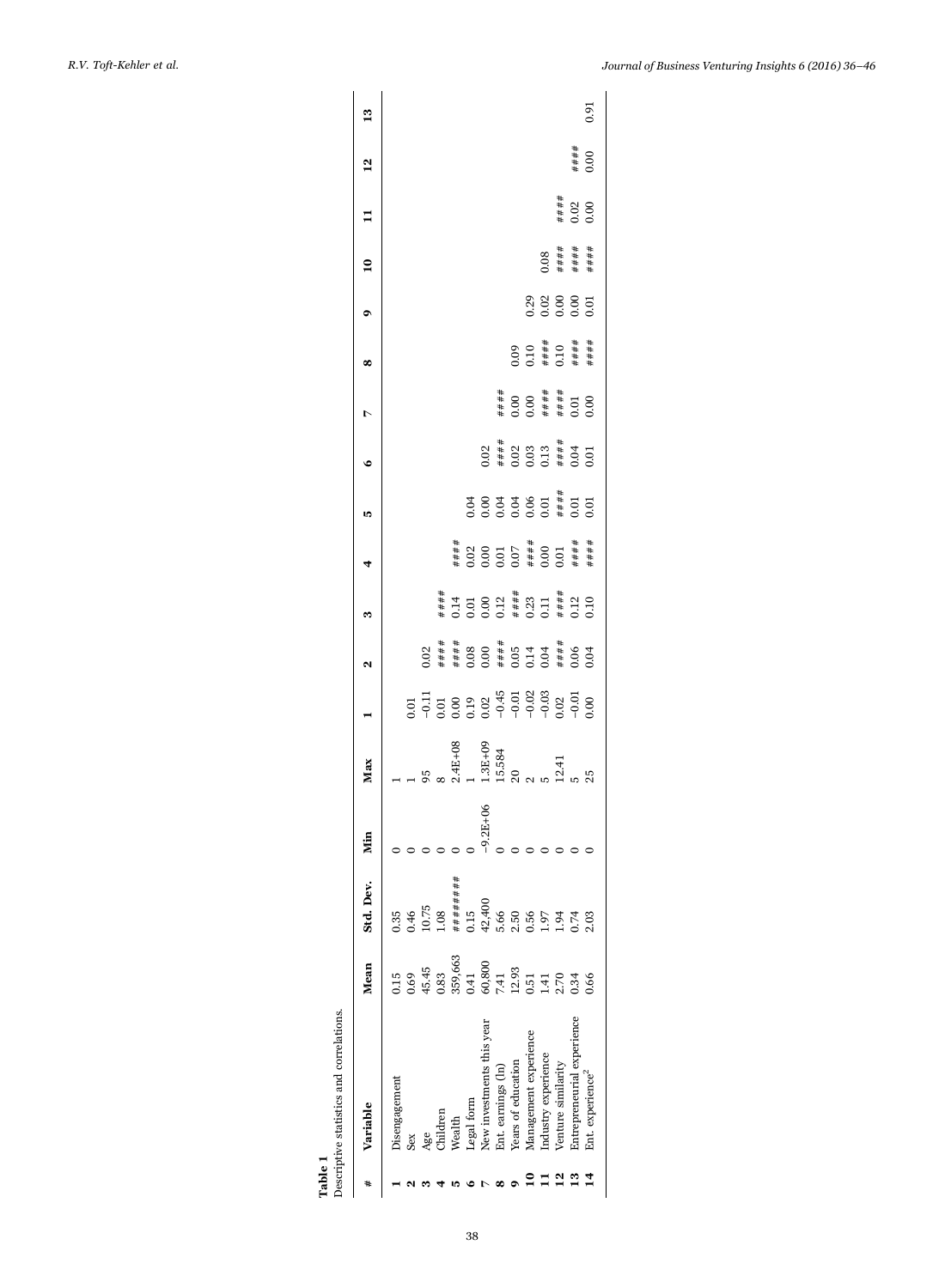#### <span id="page-3-0"></span>Table 2

Cox regression on new venture disengagement.

|                                                 | Model 1                | Model 2                | Model 3                |
|-------------------------------------------------|------------------------|------------------------|------------------------|
| Sex                                             | $0.891***$             | $0.902***$             | $0.905***$             |
|                                                 | (0.018)                | (0.019)                | (0.019)                |
| Age                                             | $0.995***$             | $0.996$ <sup>***</sup> | $0.997***$             |
|                                                 | (0.001)                | (0.001)                | (0.001)                |
| Children                                        | 1.013                  | 1.017                  | $1.017$ <sup>*</sup>   |
|                                                 | (0.008)                | (0.008)                | (0.008)                |
| Wealth                                          | 1.000                  | $1.000$ <sup>***</sup> | $1.000***$             |
|                                                 | (0.000)                | (0.000)                | (0.000)                |
| Legal form                                      | $1.043***$             | $1.043$ ***            | $1.043***$             |
|                                                 | (0.002)                | (0.002)                | (0.002)                |
| New investments this year                       | 1.000                  | $1.000$ **             | $1.000***$             |
|                                                 | (0.000)                | (0.000)                | (0.000)                |
| Ent. earnings (ln)                              | $0.799$ <sup>***</sup> | $0.798$ ***            | $0.798$ ***            |
|                                                 | (0.002)                | (0.002)                | (0.002)                |
| Years of education                              | 1.006                  | $1.008+$               | 1.007                  |
|                                                 | (0.004)                | (0.004)                | (0.004)                |
| Management experience                           | $1.109$ <sup>***</sup> | 1.096                  | 1.098                  |
|                                                 | (0.020)                | (0.020)                | (0.020)                |
| industry experience                             | 0.991                  | 0.990                  | 0.991                  |
|                                                 | (0.006)                | (0.006)                | (0.006)                |
| Venture similarity                              | $1.071***$             | $1.070***$             | $1.070***$             |
|                                                 | (0.006)                | (0.006)                | (0.006)                |
| Entrepreneurial experience                      |                        | $0.885$ ***            | $0.686$ <sup>***</sup> |
|                                                 |                        | (0.012)                | (0.020)                |
| Ent. experience <sup>2</sup>                    |                        |                        | $1.108***$             |
|                                                 |                        |                        | (0.011)                |
| Log-likelihood value:                           | $-115,649$             | $-115,605$             | $-115,558$             |
| Likelihood ratio test:                          |                        | 87.26<br>78,261        | 88.42<br>78,246        |
| Akaike Information Criterion (AIC)<br>Ventures: | 78,264<br>29.338       | 29.338                 | 29.338                 |
| Disengaged ventures:                            | 12.719                 | 12.719                 | 12.719                 |
| Venture-year observations:                      | 89.296                 | 89.296                 | 89.296                 |

Note:

Coefficients in hazard rate form; standard errors clustered on the venture level in parenthesis. All models include industry dummies and time dummies.  $_{**}$  p < 0.05,

 $*$   $p < 0.01$ ,

 $*$  $p < 0.001$ .

# 3.4. Empirical strategy

We used a Cox proportional hazard model to estimate the likelihood of disengagement. The Cox model does not require assumptions about the underlying shape of the hazard distribution. To address "tied events" in the data, we used the Efron procedure. All coefficients in the regressions are displayed as Hazard Ratios (HR) to ease interpretation of marginal effects. A coefficient of 0.95 can be interpreted as "a one-unit increase in covariate X decreases the likelihood of the outcome variable by 5%," while 1.05 indicates that "a one-unit increase in covariate X increases the likelihood of the outcome variable by 5%."

To ensure that predicted effects did not deviate abnormally from observed values and that proportional-hazard assumptions were met, we plotted Kaplan–Meier survival curves for relevant variables and compared them with predictions from the Cox models. [Table 1](#page-2-0) includes means, standard deviations, and a correlation matrix for the variables. We saw no evidence of multicollinearity (VIF  $< =4$ ).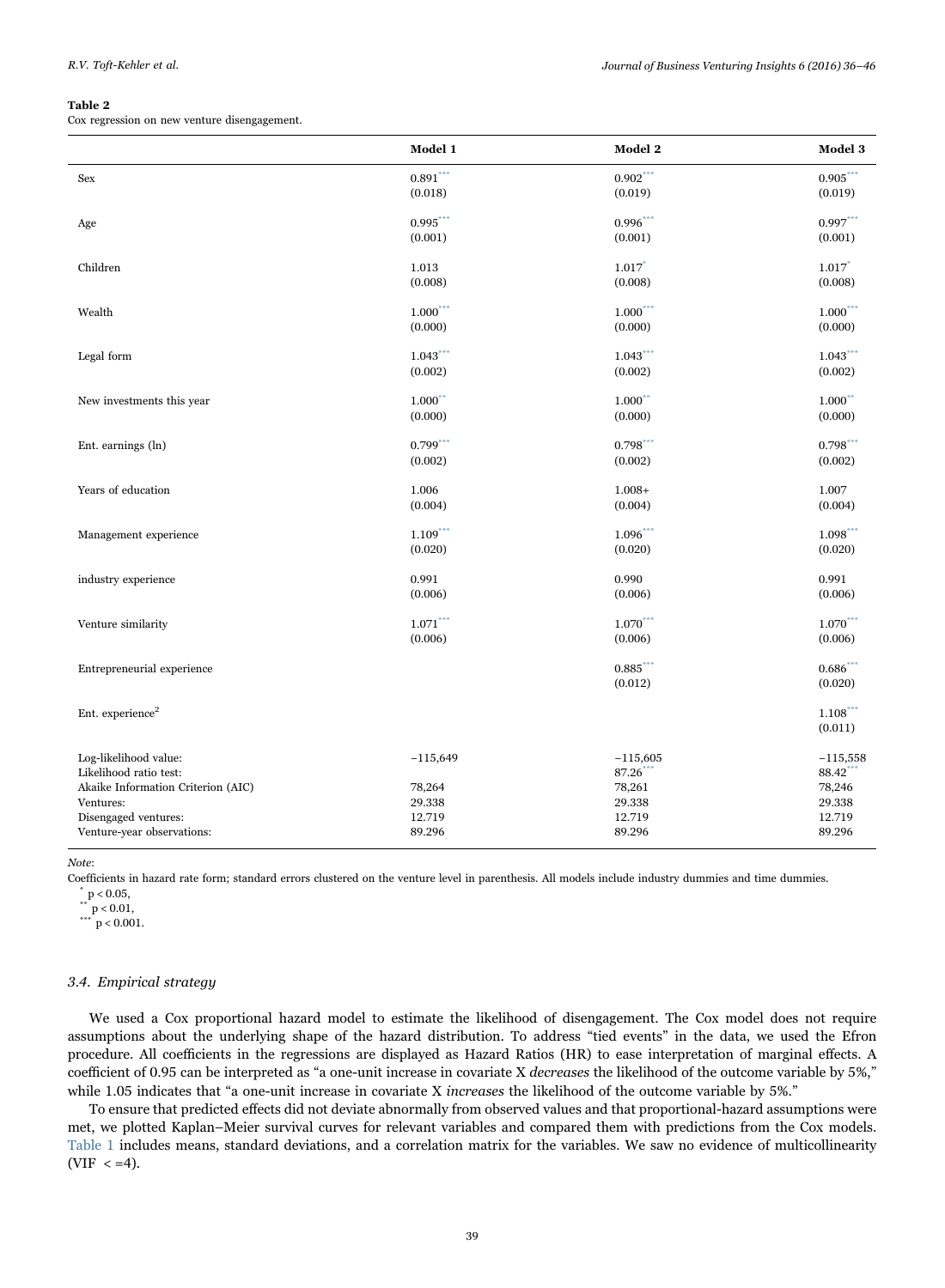<span id="page-4-0"></span>

Fig. 1. : Marginal effects of entrepreneurial experience on disengagement.

#### 4. Results

[Table 2](#page-3-0) provides the Cox model results predicting disengagement. Model 1 is the base model with control variables only. Models 2 and 3 introduce the independent variables hierarchically. The increase in fit statistics (log-likelihood and AIC values) across Models 1–3 demonstrates that the independent variables add explanatory power to the model beyond the controls.

To summarize Model 1: founders who were men, with children, greater wealth, incorporated ventures, who received additional investments and had management experience or experience with similar ventures were all more likely to disengage. Founders who were older or running more profitable ventures were less likely to disengage. In Model 2, the hazard ratio for entrepreneurial experience is less than one (HR=0.885; p < 0.001). In Model 3, the quadratic hazard ratio is positive (HR=1.108; p < 0.001), while the linear term remains negative and statistically significant. Plotted marginal effects in [Fig. 1](#page-4-0) reveal experience to have the Ushaped effect, with the likelihood of venture disengagement lowest at moderate levels of entrepreneurial experience..

Results remained consistent after mean centering our key variables and trimming outliers. We also experimented with controls for performance in prior ventures to approximate innate entrepreneurial skills, however this did not affect the overall patterns reported (results available upon request).

# 4.1. Robustness checks

Since the databases are left censored at 1989, it is possible that especially older entrepreneurs may have experience unaccounted for in the dataset. As this introduces potential type-2 errors (falsely rejecting our hypothesis) the left-censored experience variable induces a conservative test of our hypotheses. Results remained consistent even with three robustness tests: First, we controlled for censoring with a dummy for entrepreneurs with 5+ years of experience. This slightly decreased effects sizes, but significance levels of the experience and experience<sup>2</sup> variables were still well below 5%. Second, we estimated our model on three previous cohorts where the experience variable was censored at 3, 4, and 5 years of experience, respectively. Although effects sizes weakened, we still observed the same U-shaped effect. Third, we estimated models including only those people 'at risk' of running a venture before the start of the observation period, meaning they were 19 years or older in 1989. We then compare the observed distribution of entrepreneurial experience in this dataset to that of our full data to compare whether there is a potential bias in not accounting for these older entrepreneurs who could have more extensive experience than what we observe. Results were qualitatively identical. To explore the possibility of differential effects produced by other disengagement outcomes, we also ran a competing risks model (with trade sale as the alternate event). We observed similar results for our original dependent variable, but did not observe the same relationship for the trade sale outcome.

# 5. Discussion

This study's main objective is to promote a new approach to understanding the entrepreneurial experience-disengagement relationship. We argue that one reason for the inconsistencies of existing research is because experience has a curvilinear relationship with venture disengagement – a pattern not identified in prior work. Like other acquired skills, knowing when to call it quits comes with experience. Our analyses reveal that novice and highly experienced entrepreneurs are more likely to disengage with their ventures than those with moderate levels of experience, albeit for different reasons. This U-shaped pattern helps clarify why the experience-disengagement relationship can go in opposite directions under some circumstances. For example, [Delmar and Shane](#page-10-11) [\(2006\)](#page-10-11) reported a negative relationship based on analyses of a shorter timeframe (30 months), while [Wennberg et al. \(2010\)](#page-10-8)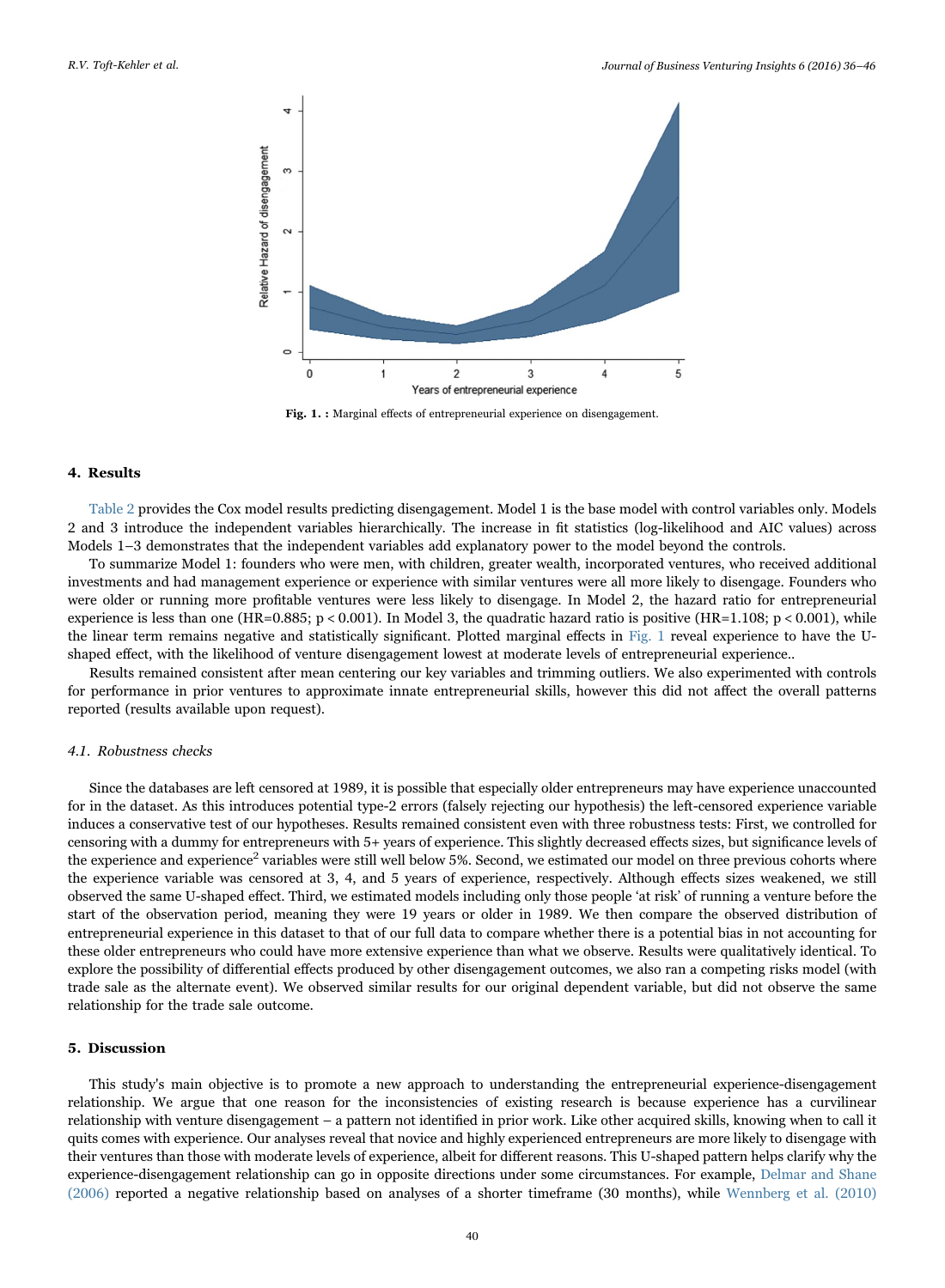demonstrated a positive relationship. Although these studies operationalized experience differently, our model offers a unified framework for these seemingly contradictory conclusions.

To explain these findings, we focus on each section of the U-shaped pattern, starting with the novice entrepreneurs, proceeding to moderately experienced, and concluding with experts. Novice entrepreneurs are at risk of high disengagement because they are most reliant on external feedback to bridge their knowledge gaps about their business ideas and early venturing efforts. These entrepreneurs will seek out and receive unfiltered suggestions and criticisms from advisors, lead users and customers, and other stakeholders. Without first-hand experience, these novices lack perspective to discern true signals from noisy feedback generated by all new ventures. Without this perspective, novices may disengage prematurely by misinterpreting slow customer traction or stagnant user adoption as leading indicators of their prospects for growth and survival. They are most vulnerable to stakeholder skepticism and succumb to doubts about whether their ventures can actually succeed. Some ventures simply require time to achieve product-market fit, but novices may not be patient enough for their efforts to mature [\(Kim et al., 2015](#page-10-12)). Moreover, stress and financial uncertainties associated with the entrepreneurial lifestyle may take its toll on novices, leading them to disengage rather quickly to pursue other endeavors.

While novices are prone to disengage quickly, our results show that moderately experienced entrepreneurs are more determined to persist. We speculate that their ongoing efforts are driven in part by the competence traps they face associated with their modest expertise. Having just enough experience to exhibit some confidence, these entrepreneurs are susceptible to superstitious learning – making incorrect inferences from past events – and trust their "gut feelings" without systematically gathering and analyzing relevant data from their stakeholders ([Cooper et al., 1988; Levitt and March, 1988; Toft-Kehler et al., 2014\)](#page-10-13). As organizational learning research has shown, making accurate inferences from past experiences is not a trivial exercise since the mapping between experiences often occurs out of context, resulting in outdated or misguided applications. This is especially important for entrepreneurship since building a new venture is a complex undertaking and differences in industry, location, and length of time can affect the accuracy of the inferences. When moderately experienced entrepreneurs rely heavily on their limited knowledge, they become vulnerable to falling into competence traps and convince themselves their ventures can succeed if they only persist longer. Thus, these entrepreneurs are least likely to disengage, even if it may be in their best interest.

For our last group – the expert entrepreneurs – we speculate that their past experiences enable them to be most discerning than their less-experienced counterparts, enabling them to disengage quickly from unpromising ventures (Raffi[ee and Feng, 2013;](#page-10-14) [Shepherd et al., 2007\)](#page-10-14). With extensive experience, expert entrepreneurs can assess venture potential more quickly. With the perspective gained from their experiences, these entrepreneurs also know how and where to obtain reliable information to validate nascent opportunities and can analyze incoming information more accurately. They are more decisive about disengaging, because they understand the opportunity costs of persisting in less-promising ventures. While expert entrepreneurs are as likely to disengage as novices, the reasons for doing so differ considerably.

In summary, we show how entrepreneurial experience provides a basis for concrete strategic actions to disengage from unpromising ventures [\(Delmar and Shane, 2006; Holland and Shepherd, 2013; Zahra and Wright, 2011](#page-10-11)). Our work highlights disengagement – in addition to venture creation and growth – as an important outcome of experience ([Arora and Nandkumar, 2011;](#page-10-6) [Dimov, 2010](#page-10-6)). Our findings suggest expert entrepreneurs are best positioned to determine when to persist or disengage from new ventures [\(Sarasvathy, 2008](#page-10-15)). Our work highlights how experience helps entrepreneurs discern when to stop devoting resources to unsustainable efforts [\(Sarasvathy and Venkataraman, 2011](#page-10-16)) and more effectively manage entrepreneurial risk [\(Gunther McGrath,](#page-10-17) [1999\)](#page-10-17). Over the arc of a career, time and capital are also valuable resources, so knowing when to quit may also increase overall career success ([Burton et al., 2016; Dimov, 2010](#page-10-18)).

We offer several opportunities for future research to further refine our study. One popular technique amongst practitioners is to "pivot" quickly when the business model is not working. Our study design cannot capture these fine-grained but substantive changes, but this limitation opens up opportunities for future studies on disengagement within firms (e.g., [Bakker and Shepherd, 2015](#page-10-19)). For example, highly experienced entrepreneurs may pivot more quickly based on their unwillingness to bear the opportunity costs of underperformance [\(Blank, 2013; Ries, 2011\)](#page-10-20). Future research may also seek to pinpoint the mechanisms jointly contributing to disengagement and the likelihood of re-entry as a way to further probe these practitioner recommendations ([Parker, 2013; Rocha](#page-10-21) [et al., 2015](#page-10-21)). While our study provides one empirical analysis of a non-linear, U-shaped relationship between experience and disengagement, future work in other contexts and with longer observation windows can help further generalize these insights and determine more precisely the inflection point on the experience curve to differentiate novice, moderately experienced, and expert entrepreneurs.

## 6. Conclusion

Findings of a U-shaped relationship between entrepreneurial experience and the likelihood of disengagement showed that novices and highly experienced entrepreneurs are more likely to disengage from new ventures as compared to moderately experienced entrepreneurs. Our study offers clarity into the conflicting outcomes of prior research, emphasizes disengagement as an acquired skill, and offers empirical support to behaviors advocated by entrepreneurial practitioners.

## Acknowledgement

We are grateful for feedback and comments from the editor Dimo Dimov, an anonymous referee, Aviad Pe'er, Nadav Shir, Melissa Schilling, Finn Valentin, Toke Reichstein, Jörg Claussen, Peter Torstensen, Christine Henriques, Mai-Britt Zocca, Shailendra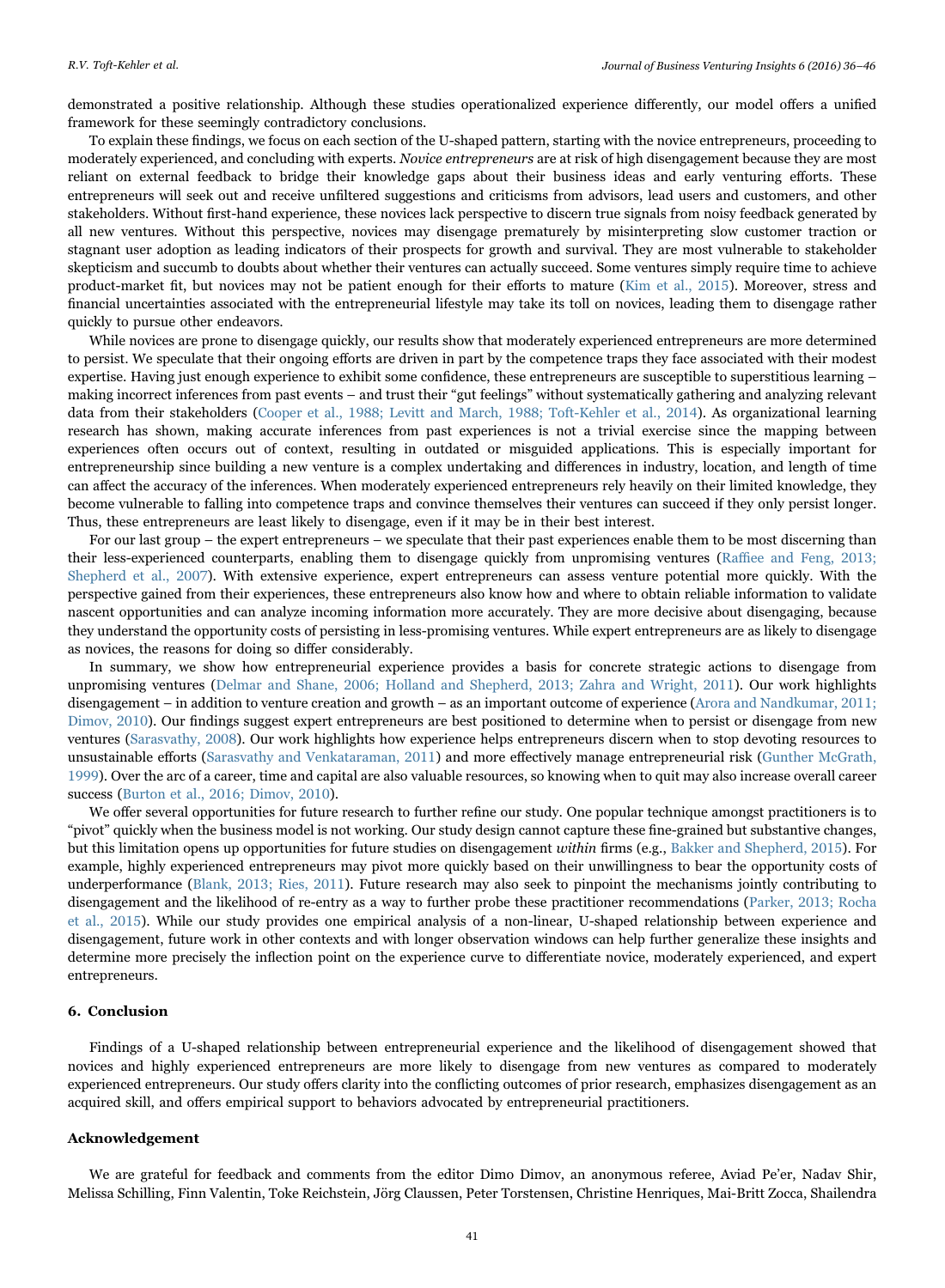Vyakarnam, Saras Sarasvathy, Mingxiang Li, and Nikki Bown. Generous funding was provided by Accelerace, Industriens Fond, and the Swedish Research Council (340-2013-5460).

# <span id="page-6-0"></span>Appendix A: Review of empirical literature on entrepreneurial experience and disengagement

In our review of papers associating entrepreneurial experience and disengagement we searched the Journal of Business Venturing Insights, Journal of Business Venturing, Entrepreneurship Theory and Practice, and Strategic Entrepreneurship Journal, Academy of Management Journal, Administrative Science Quarterly, Journal of Management Studies, Organization Science, Strategic Management Journal, and Small Business Economics for papers with the key words "entrepreneurial experience", "start-up experience", "business ownership experience", "serial entrepreneur ", "habitual entrepreneur ", "expert entrepreneur", "repeat entrepreneur", "repeat business owner' and "experienced entrepreneur". We added all papers identified through Web of Science and Google Scholar, as well as papers cited in prior literature reviews (e.g. [Delmar and Shane, 2006](#page-10-11); Ucbasaran et al., 2008).

We selected only empirical papers correlating entrepreneurial experience with an outcome denoted as "exit", "survival" "duration", or "disengagement", noting sample, operationalization of experience, outcome variable(s) and key findings. We excluded qualitative papers and papers with a strict focus on firm failure (e.g. financial distress/bankruptcy) since a singular view on failure may reflect a forced exit from a given venture and not a volitional decision of the entrepreneur to disengage. One paper by DeTienne, McKelvie and Chandler (2014) that used age as a proxy for experience was excluded.

In summary, 22 studies were found to empirically test the effect of entrepreneurial experience on disengagement. Of these, 10 studies show insignificant effect of entrepreneurial experience on disengagement. 3 studies show lower likelihood of disengagement. 2 find mixed results and 7 studies find that prior entrepreneurial experience decreases likelihood of disengagement (many of which are cross sectional and small sample studies). Only one of the 22 studies (Shane and Delmar, 2006) mentioned to have investigated the potential of curvilinear effect of entrepreneurial experience on disengagement in unreported models, but found no apparent curvilinear effects of entrepreneurial experience on founders' venture disengagement during the first 30 months of venturing efforts. See [Table A1](#page-7-0).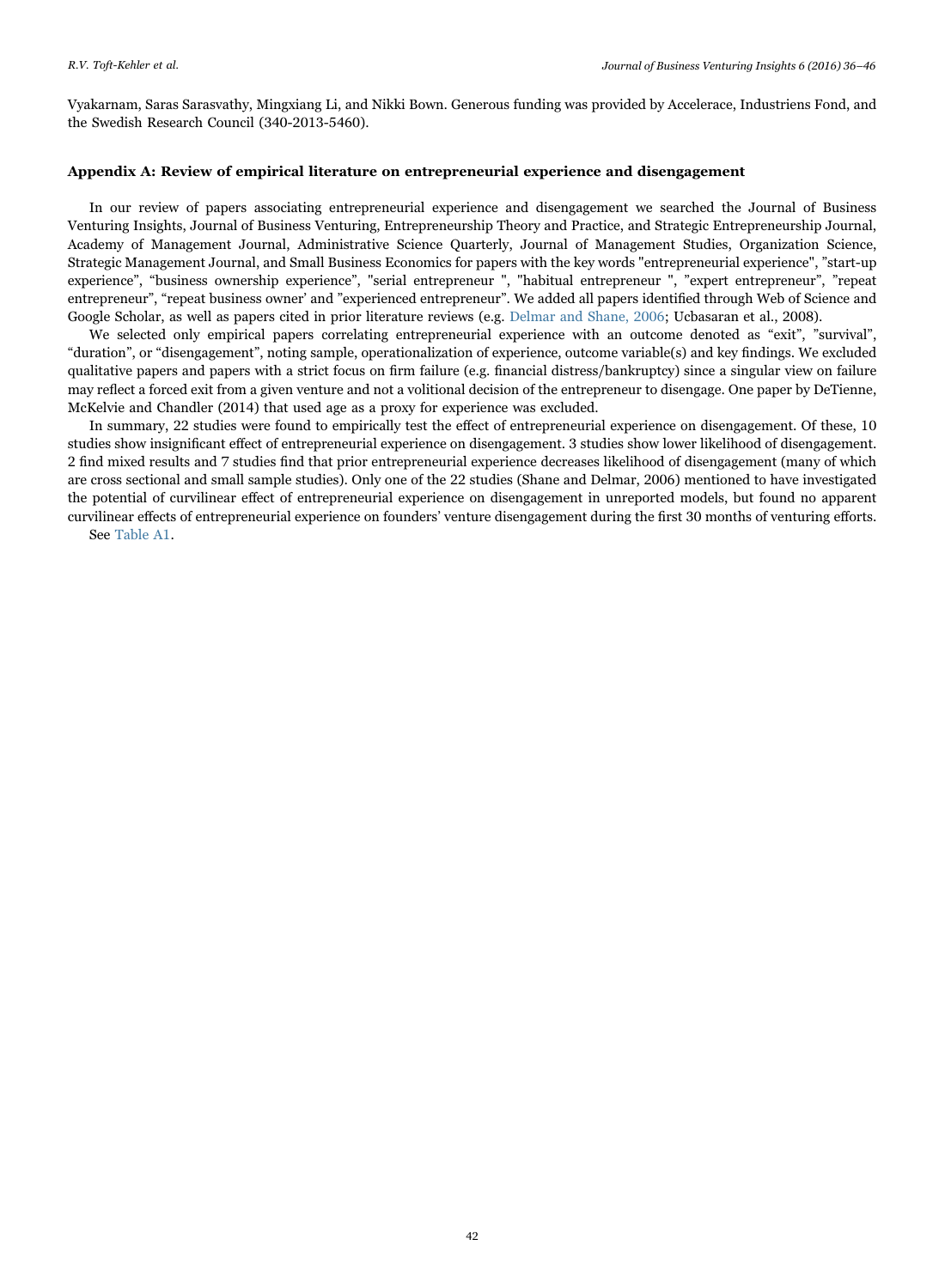<span id="page-7-0"></span>

| Table A1                                                                      | Empirical papers on entrepreneurial experience and survival.                                                                                                                                                                                                      |                                                                                                                                                                                                                                                                                                                           |                                                                                                                                                                                                                                                        |                     |                      |                   |                  |                          |  |
|-------------------------------------------------------------------------------|-------------------------------------------------------------------------------------------------------------------------------------------------------------------------------------------------------------------------------------------------------------------|---------------------------------------------------------------------------------------------------------------------------------------------------------------------------------------------------------------------------------------------------------------------------------------------------------------------------|--------------------------------------------------------------------------------------------------------------------------------------------------------------------------------------------------------------------------------------------------------|---------------------|----------------------|-------------------|------------------|--------------------------|--|
| Author and year                                                               | Sample                                                                                                                                                                                                                                                            | Measure of entrepreneurial<br>experience                                                                                                                                                                                                                                                                                  | Entrepreneurial experience<br>impact on survival                                                                                                                                                                                                       | likelihood<br>Lower | likelihood<br>Higher | findings<br>Mixed | significant<br>ă | Curvilinear<br>effect    |  |
| Adams, Fontana and<br>Malerba (2016)                                          | semiconductor industry between<br>936 start-ups in the US<br>1997 and 2007                                                                                                                                                                                        | to one if the founder, or a member of<br>measured as a binary variable equal<br>the founding team, had previously<br>Entrepreneurial experience<br>founded another firm                                                                                                                                                   | by serial entrepreneurs have a lower<br>terms of performance, firms founded<br>Impact of prior entrepreneurial<br>experience was insignificant. In<br>hazard of exit by acquisition.                                                                   |                     |                      |                   |                  |                          |  |
| Baptista, Karaöz, and<br>Mendonça (2014)                                      | employer-employee dataset built<br>annually by all firms with at least<br>Employment and Social Security<br>covering the period from 1986 to<br>from information submitted<br>A longitudinal matched<br>one wage earner to the<br>Portuguese Ministry of<br>2005. | Entrepreneurial experience was<br>measured as a binary variable                                                                                                                                                                                                                                                           | Prior entrepreneurial experience<br>increases likelihood of survival                                                                                                                                                                                   |                     |                      |                   |                  |                          |  |
| Bosma et al. (2004)                                                           | chamber of commerce. Surveyed<br>registered in database of Dutch<br>896 new businesses started in<br>the Netherlands in 1994 and<br>annually until 1997.                                                                                                          | experience measured as a binary<br>Previous business ownership<br>variable.                                                                                                                                                                                                                                               | Start-up experience not significantly<br>related to new venture survival                                                                                                                                                                               |                     |                      |                   |                  |                          |  |
| Brüderl, Preisendorfer<br>and Ziegler (1992)                                  | Retrospective survey da ta from<br>1849 business founders in<br>Germany.                                                                                                                                                                                          | measured as a binary variable.<br>Self-employment experience                                                                                                                                                                                                                                                              | associated with extended new firm<br>Self-employment experience is<br>survival.                                                                                                                                                                        |                     |                      |                   |                  |                          |  |
| Ciavarella, Buchholtzb,<br>Gatewoodb and<br><b>Stokes</b> (2004)<br>Riordanb, | experiences from 1972 to 1995.<br>entrepreneurs based on their<br>Survey data of 111 US                                                                                                                                                                           | Binary measure of prior start-up<br>experience                                                                                                                                                                                                                                                                            | Start-up experience not significantly<br>related to new venture survival                                                                                                                                                                               |                     |                      |                   |                  |                          |  |
| Coad, Frankish, Roberts<br>and Storey (2013)                                  | start-ups which began trading in<br>Longitudinal study of 6247 UK<br>the same quarter of 2004 and<br>were customers of Barclays<br>Bank.                                                                                                                          | Dummy variable equal to 0 if the<br>owner-manager(s) has previous<br>experience from managing a<br>business.                                                                                                                                                                                                              | significantly related to likelihood of<br>Prior business experience not<br>exit                                                                                                                                                                        |                     |                      |                   |                  |                          |  |
| Delmar and Shane<br>(2003)                                                    | entrepreneurs in the Swedish<br>Longitudinal survey of 223<br>PSED 1998-2000.                                                                                                                                                                                     | Founding team joint entrepreneurial<br>experience                                                                                                                                                                                                                                                                         | Team entrepreneurial experience<br>lower likelihood of exit                                                                                                                                                                                            | −                   |                      |                   |                  |                          |  |
| Delmar and Shane<br>(2006)                                                    | followed over a 30-month period<br>223 new Swedish ventures                                                                                                                                                                                                       | percent of the teams had no previous<br>started three previous firms, but 52<br>members of the founding team. On<br>measured at the founder team level<br>average, the founding teams had<br>as the log of the total number of<br>firms previously started by the<br>Previous start-up experience<br>start-up experience. | The marginal effect of prior founding<br>difference between any and no prior<br>Founding teams with prior start-up<br>experience more likely to survive.<br>almost xclusively denoted by the<br>experience is decreasing and is<br>start-up experience |                     |                      |                   |                  |                          |  |
| Dencker, Gruber and<br>Shah (2009)                                            | region who founded their own<br>436 individuals in the Munich<br>continued unemployment.<br>firms as an alternative to                                                                                                                                            | Prior founding experience measured<br>as a binary variable (included as a<br>control variable).                                                                                                                                                                                                                           | Prior founding experience does not<br>have any significant effect survival                                                                                                                                                                             |                     |                      |                   |                  | (continued on next page) |  |
|                                                                               |                                                                                                                                                                                                                                                                   |                                                                                                                                                                                                                                                                                                                           |                                                                                                                                                                                                                                                        |                     |                      |                   |                  |                          |  |

43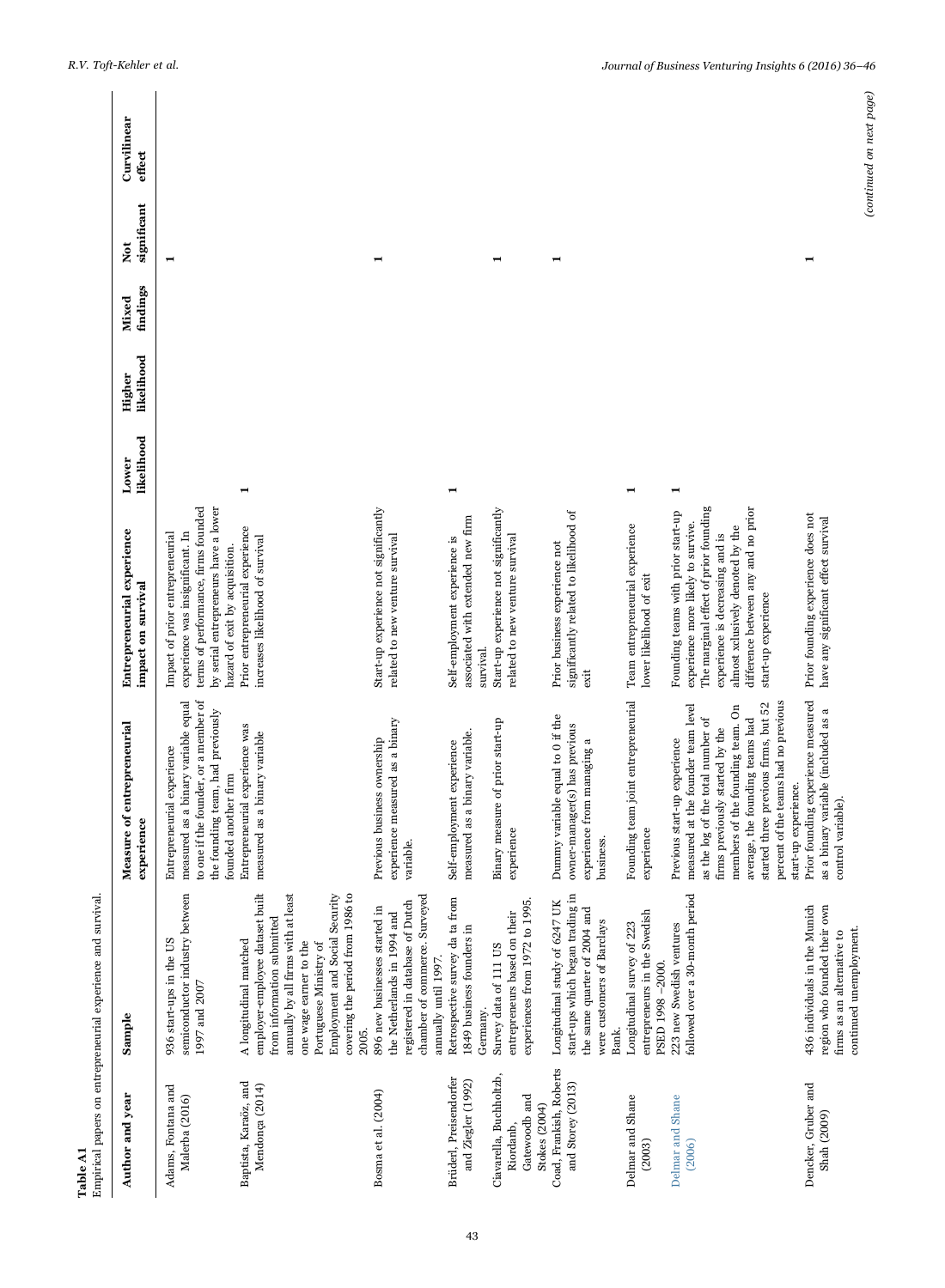| Table A1 (continued)                                |                                                                                                                                                                                                                                                                                  |                                                                                                                                                |                                                                                                               |                     |                      |                   |                    |                          |  |
|-----------------------------------------------------|----------------------------------------------------------------------------------------------------------------------------------------------------------------------------------------------------------------------------------------------------------------------------------|------------------------------------------------------------------------------------------------------------------------------------------------|---------------------------------------------------------------------------------------------------------------|---------------------|----------------------|-------------------|--------------------|--------------------------|--|
| Author and year                                     | Sample                                                                                                                                                                                                                                                                           | Measure of entrepreneurial<br>experience                                                                                                       | Entrepreneurial experience<br>impact on survival                                                              | likelihood<br>Lower | likelihood<br>Higher | findings<br>Mixed | significant<br>Xot | Curvilinear<br>effect    |  |
| Gimeno, Folta, Cooper<br>and Woo (1997)             | pusinesses in the US founded in<br>collections from 1985 to 1987<br>1547 entrepreneurs of new<br>1983-1985. Yearly data                                                                                                                                                          | measured as a binary variable.<br>Entrepreneurial experience                                                                                   | Entrepreneurial experience not<br>significantly related to exit.                                              |                     |                      |                   |                    |                          |  |
| Heaad (2003)                                        | new employers during the early<br>U.S. Census Bureau's Business<br>Owners (CBO) used to analyze<br>(BITS) used to track status of<br>1990s. U.S. Census Bureau's<br>Information Tracking Series<br>status of closed businesses.<br>Characteristics of Business                   | measured as a binary variable<br>Entrepreneurial experience                                                                                    | Prior entrepreneurial experience<br>increases likelihood of survival                                          | -                   |                      |                   |                    |                          |  |
| Kalleberg and Leicht<br>(1991)                      | 411 companies in the computer<br>South Central India from 1985-<br>drink, and health industries in<br>sales and software, food and<br>1987                                                                                                                                       | measure entrepreneurial experience.<br>organization's mortality used to<br>Longitudinal studies of                                             | increase likelihood of exit for male<br>entrepreneurs, but not for women<br>Prior entrepreneurial experience  |                     |                      |                   |                    |                          |  |
| Lafontaine and Shaw<br>(NBER Working<br>Paper 2014) | All new business establishments<br>Texas: In total 2.3 million retail<br>started any time between 1990<br>and 2011 to sell taxable goods<br>started at least one business<br>businesses. 25 percent were<br>and services in the state of<br>started by owners who had<br>before. | Owner's prior experience at starting<br>a business measured as a binary<br>variable.                                                           | Prior experience increases the<br>survival although not in the<br>restaurant sector                           |                     |                      |                   |                    |                          |  |
| Oberschachtsiek (2012)                              | 1999: $n = 292$ ; 2000: $n = 169$ )<br>observations $(1998: n = 184;$<br>with a maximum observation<br>645 self-employment<br>period of 55 months.                                                                                                                               | Self employment was defined as the<br>difference between the start-up date<br>and the point in time at which the<br>self-employment ended.     | employment experience is associated<br>The results show that previous self-<br>with early exits.              |                     | $\blacksquare$       |                   |                    |                          |  |
| Paik (2014)                                         | that entered the market during<br>financed semiconductor firms<br>Panel data from 172 U.S. VC-<br>1995-1999 - including firms<br>founded by teams.                                                                                                                               | experience in the founding team (at<br>experience) measured as a binary<br>Previous business ownership<br>least one team member's<br>variable. | Prior entrepreneurial experience<br>extends survival                                                          | ⊣                   |                      |                   |                    |                          |  |
| Raffiee and Feng (2014)                             | entrepreneurs followed from<br>Longitudinal data on 1,093<br>1994 to 2008                                                                                                                                                                                                        | measured the cumulative number of<br>Entrepreneurial experience<br>businesses started                                                          | The main effect of entrepreneurial<br>experience associated with an<br>increased likelihood of exit           |                     |                      |                   |                    |                          |  |
| Reuber and Fischer<br>(1994)                        | telecom firms with mean annual<br>revenues of 23.2m USD and 68<br>43 Canadian biotechnology and<br>employees in 1992.                                                                                                                                                            | measured as number of start-ups.<br>Previous start-up experience                                                                               | Previous start-up experience has<br>insignificant effect on survival                                          |                     |                      |                   |                    |                          |  |
| Schollhammer (1991)                                 | Cross-sectional survey data of<br>138 start-ups                                                                                                                                                                                                                                  | Successful and unsuccessful prior<br>entrepreneurial experience                                                                                | experience led to reduced survival.<br>Successful prior experience led to<br>prolonged survival. Failed prior |                     |                      |                   |                    |                          |  |
| Shane and Stuart<br>(2002)                          | MIT-assigned inventions during<br>$134~\mathrm{frms}$ founded to exploit                                                                                                                                                                                                         | one member of the founding team<br>variable coded 1 if at least<br>Binary                                                                      | Start-up experience not significantly<br>related to new venture survival                                      |                     |                      |                   |                    | (continued on next page) |  |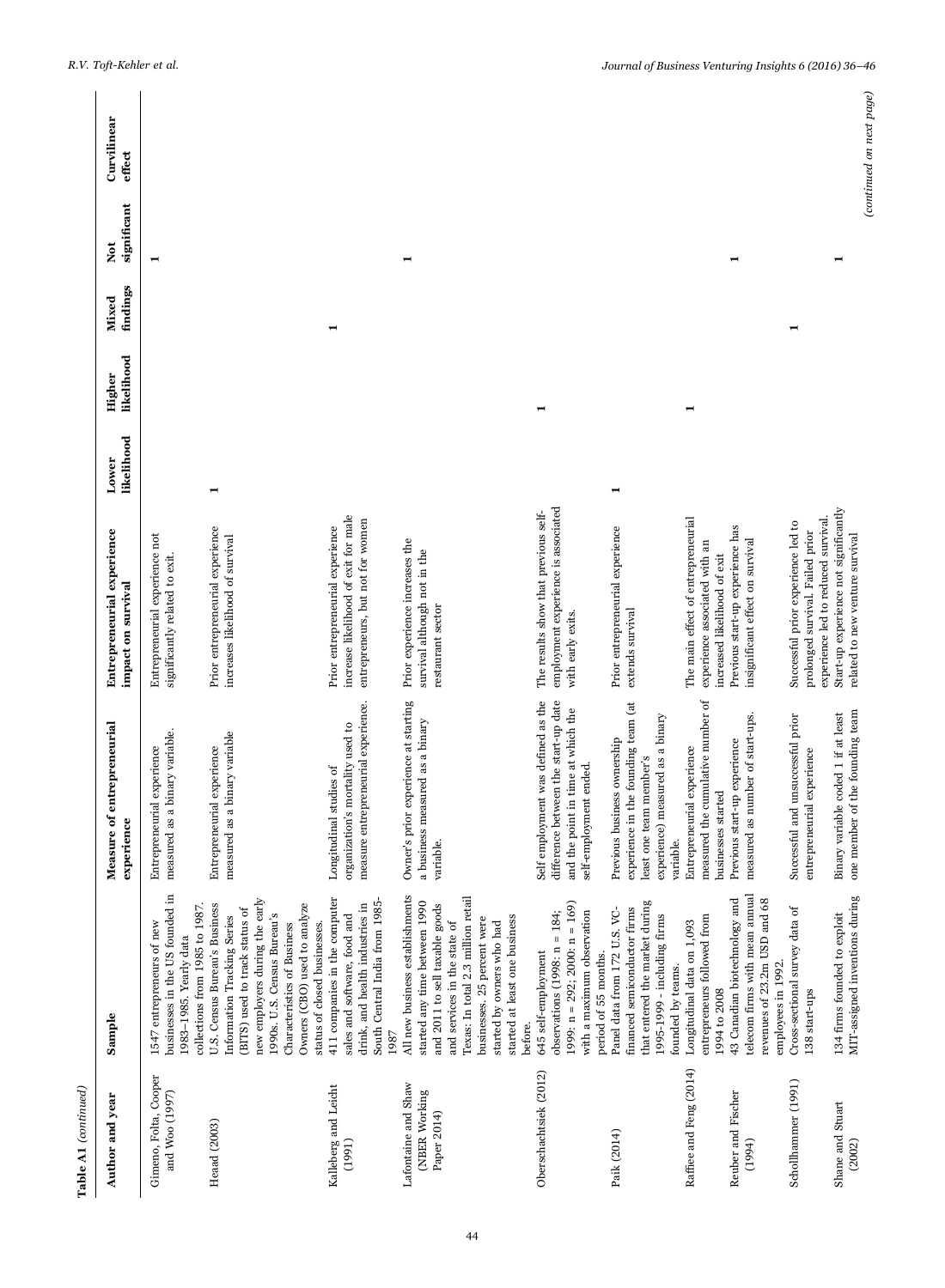| ξ                  |
|--------------------|
|                    |
|                    |
| ۲                  |
|                    |
| $\frac{1}{2}$<br>ì |

| Table A1 (continued)                              |                                                                                                                             |                                                                                                       |                                                                                                                                                                                                                                                  |                     |                      |       |                           |                       |
|---------------------------------------------------|-----------------------------------------------------------------------------------------------------------------------------|-------------------------------------------------------------------------------------------------------|--------------------------------------------------------------------------------------------------------------------------------------------------------------------------------------------------------------------------------------------------|---------------------|----------------------|-------|---------------------------|-----------------------|
| Author and year                                   | Sample                                                                                                                      | Measure of entrepreneurial<br>experience                                                              | Entrepreneurial experience<br>impact on survival                                                                                                                                                                                                 | likelihood<br>Lower | likelihood<br>Higher | Mixed | findings significant<br>ž | Curvilinear<br>effect |
| Taylor (1999)                                     | random sample of some 5,500<br>A nationally representative<br>households and 10,000<br>the 1980-1996 period<br>individuals. | Lifetime job history data and labors<br>had previously launched a new<br>market activity.<br>company. | Prior entrepreneurial experience<br>lower likelihood of exit                                                                                                                                                                                     |                     |                      |       |                           |                       |
| Van Praag (2003)                                  | respondents between 14 and 22<br>Longitudinal survey of 12,000<br>years from 1979-1989                                      | measured as a binary variable.<br>Self-employment experience                                          | Prior entrepreneurial experience not<br>significantly related to likelihood of<br>exit                                                                                                                                                           |                     |                      |       |                           |                       |
| DeTienne & Cardon<br>Wennberg, Wiklund,<br>(2010) | 1735 new Swedish ventures and<br>their founders followed over<br>eight years                                                | Number of years of experience<br>between 1989-1995                                                    | unreported models, entrepreneurial<br>continuation, liquidation, distress<br>likely to exit via harvest sale over<br>Experienced entrepreneurs more<br>liquidation, and distress sale. In<br>experience found to increase<br>likelihood of exit. |                     |                      |       |                           |                       |
| TOTAL                                             | 22 papers                                                                                                                   |                                                                                                       |                                                                                                                                                                                                                                                  |                     |                      |       | $\mathbf{a}$              |                       |